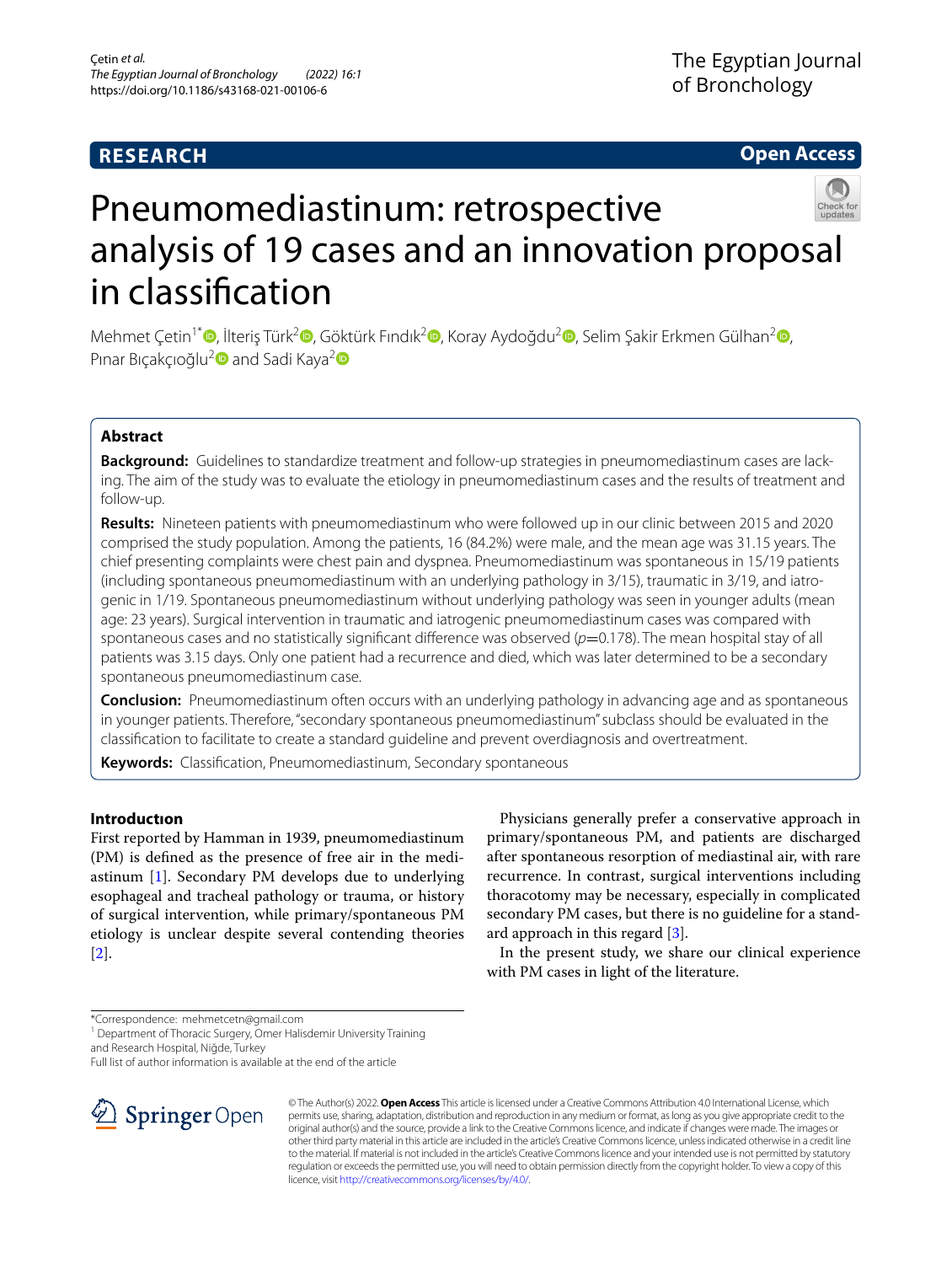## **Materıals and methods**

Nineteen patients with PM who were followed up in our clinic between 2015 and 2020 were included in the retrospective study. We retrospectively analyzed the patients' data, including age, gender, presenting complaints, physical examination fndings, comorbidities, CT images, diagnostic procedures such as bronchoscopy, esophagoscopy, follow-up periods, surgical interventions, complications, length of hospital stay, and recurrence.

We classifed the PM patients who revealed no additional pathology in their examinations as primary/spontaneous PM, those with trauma history as traumatic, additional pathology as secondary spontaneous, and surgical intervention history such as transthoracic biopsy as iatrogenic.

Chi-square test was used to analyze diferences between categorical variables. *P* value below 0.05 was considered signifcant.

## **Results**

Sixteen of the patients (84.2%) were male and 3 (15.8%) were female. The mean age was 31.15 years (min: 20, max: 83). The mean age of primary/spontaneous PM patients was 23 years (min: 20, max: 34). All patients underwent thoracic CT. The mean hospital stay of all patients was 3.15 days. Only one patient had a recurrence 2 weeks after discharge and died due to respiratory failure on the 4th day of his second hospital stay.

Table [1](#page-2-0) shows the patients' data, including chief complaints, physical examination fndings, comorbidities, additional radiological fndings, interventional diagnostic procedures, treatment, surgical interventions, length of hospital stay, recurrence, and survival. Pretracheal fasciotomy or tube thoracostomy was decided according to the depth of the patient's respiratory distress and additional fndings developed during follow-up and in addition to all these, since there is no standard approach guideline, at the discretion of the responsible physician. No case of tension pneumomediastinum or case requiring VATS or thoracotomy was detected.

Surgical intervention in traumatic and iatrogenic pneumomediastinum cases was compared with spontaneous cases and no statistically signifcant diference was observed (*p*=0.178, *X*<sup>2</sup>=2.554) (Table [2](#page-4-0)).

# **Discussion**

The main finding in our study is that the mean age is quite low in patients without an underlying pathology in spontaneous pneumomediastinum cases (mean age: 23). In addition, an underlying disease was diagnosed in cases of spontaneous pneumomediatinum detected at an advanced age. There was no significant difference in the statistical analysis, since it was seen that proportionally

PM not occurring due to secondary causes such as iatrogenic, trauma, mechanical ventilation, and comorbidity is called primary (spontaneous) PM (Fig. [1](#page-5-0)) [[4\]](#page-6-3). Primary PM is a very rare condition, primarily seen in young male individuals, with an incidence of  $1:7000-1:45,000$  [[5\]](#page-6-4). The mean age of all patients in our study was 31.15, but concerning only spontaneous PM, the mean age is 23. This data suggests that the physician should consider secondary causes in PM patients as the age increases.

Although the etiology of primary PM is not clear, there is a theory that air with increased pressure dissects through the loose connective tissue and along the subcutaneous planes into the mediastinum [\[6](#page-6-5)]. In addition, the pathophysiologic process of PM known as the Macklin efect involves alveolar rupture, especially in blunt traumas, and as a result, air traveling along bronchovascular structures into the mediastinum [[7\]](#page-6-6). Studies show that PM may be accompanied by pneumothorax if mediastinal gas migrates through the mediastinal pleura into the pleural space  $[4]$  $[4]$ . In the present study, we did not encounter pneumothorax among our spontaneous PM cases. However, we had a patient with iatrogenic PM and pneumothorax secondary to the interventional procedure (transthoracic biopsy).

In our study, secondary causes such as underlying malignancy and interstitial lung disease (ILD) were found especially in pneumomediastinum cases with advanced ages. In the classifcation of PM, the terms primary and spontaneous are used interchangeably. However, this usage falls short of explaining secondary spontaneous cases which are not traumatic or iatrogenic [[4\]](#page-6-3). In parallel with the theories on the etiology of pneumomediastinum [[6\]](#page-6-5), it is supported that it is a triggering factor in advanced age spontaneous pneumomediastinum cases. In addition, when the literature was examined together with the small number of cases, it was seen in the study of Çelik et al. that 6 of 23 patients were over 40 years old, and secondary causes were observed in 5 of these patients (83%). Malignancy was found in two patients, emphysematous lung in one patient, tuberculosis in one patient, and asthma in one patient [[7](#page-6-6)]. In addition, although there are always case reports and small case series like our study, Alemu et al. evaluated 339 cases published in PubMed, in 57 patients (16.8%) asthma, 19 (5.6%) ILD, and 12 patients (3.5%) found malignancy [[8\]](#page-6-7). Since the age rates of the cases with secondary causes were not specifed separately in this study, no additional interpretation of age could be made, but this study, in which all case reports were evaluated  $[8]$  $[8]$ , strongly supports the need for a defnition of secondary spontaneous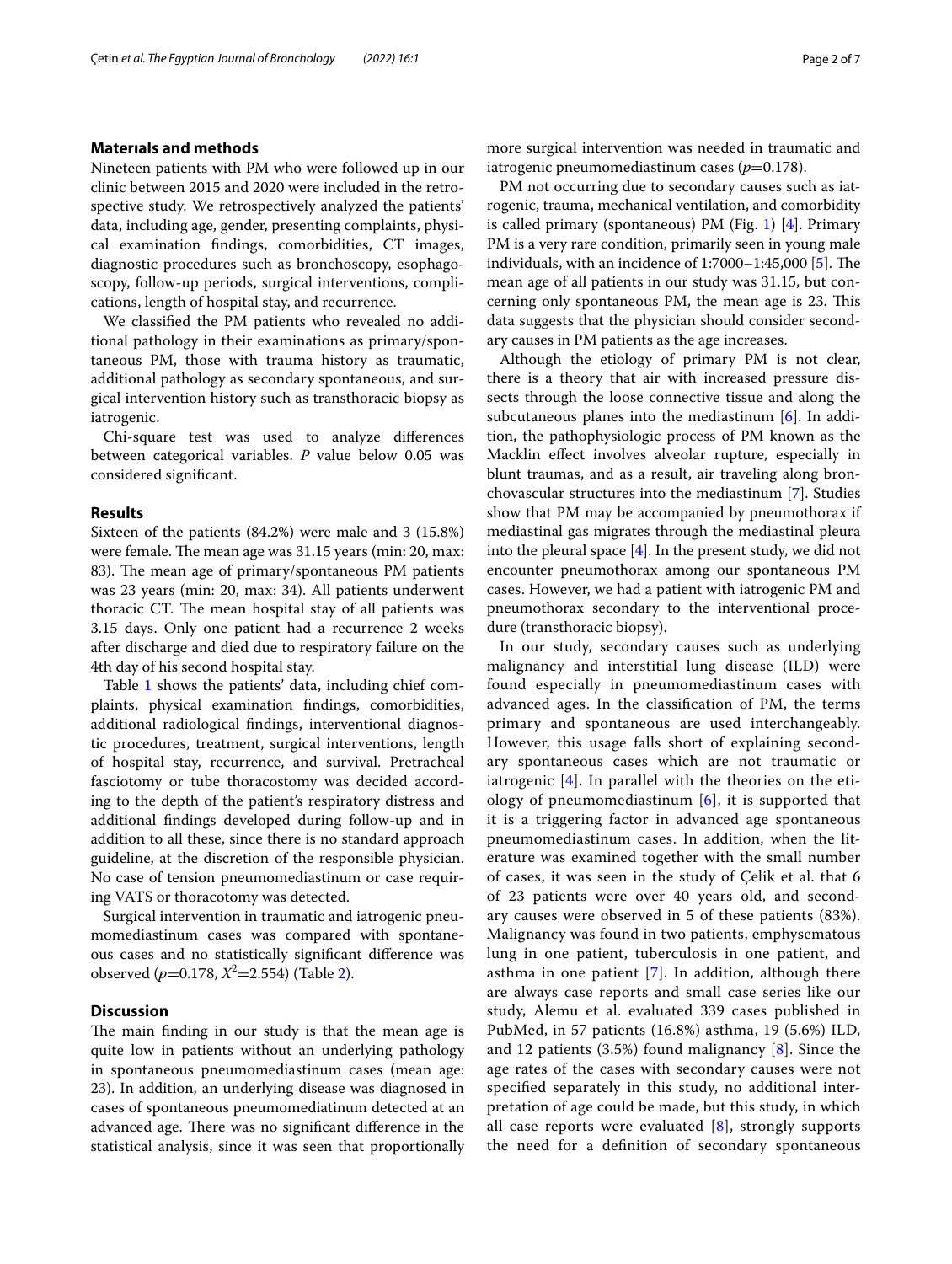<span id="page-2-0"></span>

|                                          | Mortality                                 |                               |                   | after recur-<br>$+$ (4th day<br>rence) |                   |                      |                   |                                               |                   |                                                    |                        |                           |                                |                                       |                           |                          |                               |
|------------------------------------------|-------------------------------------------|-------------------------------|-------------------|----------------------------------------|-------------------|----------------------|-------------------|-----------------------------------------------|-------------------|----------------------------------------------------|------------------------|---------------------------|--------------------------------|---------------------------------------|---------------------------|--------------------------|-------------------------------|
|                                          | Recurrence                                |                               |                   | + (2 weeks<br>after dis-<br>charge)    |                   |                      |                   |                                               |                   |                                                    |                        |                           |                                |                                       |                           |                          |                               |
|                                          | Hospital<br>(day)<br>stay                 | $\sim$                        | $\sim$            | $\sim$                                 | $\sim$            | $\infty$             | 4                 | 5                                             | $\circ$           | $\infty$                                           | $\sim$                 | $\sim$                    | 4                              | 4                                     | 4                         |                          | $\overline{5}$                |
|                                          | intervention<br>Surgical                  | $\circ$                       | $\circ$           | $\circ$                                | $\circ$           | $\circ$              | $\circ$           | $\circ$                                       | $\circ$           | Tube thora-<br>costomy                             | $\circ$                | $\circ$                   | Pretracheal<br>fasciotomy      | $\circ$                               | $\circ$                   | $\circ$                  | Tube thora-<br>costomy        |
|                                          | Treatment<br>approach                     | Conserva-<br>tive             | Conserva-<br>tive | Conserva-<br>tive                      | Conserva-<br>tive | Conserva-<br>tive    | Conserva-<br>tive | Conserva-<br>tive                             | Conserva-<br>tive | interven-<br>Surgical<br>tion                      | Conserva-<br>tive      | Conserva-<br>tive         | interven-<br>Surgical<br>tion  | Conserva-<br>tive                     | Conserva-<br>tive         | Conserva-<br>tive        | interven-<br>Surgical<br>tion |
|                                          | Etiology                                  | Secondary                     | Spontane-<br>ous  | Secondary                              | Spontane-<br>ous  | Spontane-<br>SIDO    | Traumatic         | Spontane-<br>SINO                             | Spontane-<br>ous  | atrogenic                                          | Primary                | Spontane-<br>Smo          | Spontane-<br>SIDO              | Spontane-<br>Smo                      | Spontane-<br>Smo          | Traumatic                | Spontane-<br>Smo              |
|                                          | Interventional<br>diagnostic<br>procedure | FOB                           | FOB               | FOB                                    | FOB               | FOB                  | FOB               | FOB                                           | FOB               | FOB                                                | FOB                    | FOB                       | FOB                            | esophagoscopy<br>$+80$                | esophagoscopy<br>FOB+     | esophagoscopy<br>$+80$   | FOB                           |
|                                          | radiological<br>Additional<br>findings    | lymph node<br>Subcarinal      | $\circ$           | lung disease<br>Interstitial           | $\circ$           | ◠                    | $\circ$           | $\circ$                                       | $\circ$           | monectomy<br>right pneu-<br>Left pneu-<br>mothorax | $\circ$                | $\circ$                   | O                              | $\circ$                               | $\circ$                   | $\circ$                  | $\circ$                       |
|                                          | Comorbidities                             | $\circ$                       | $\circ$           | Parkinson's                            | $\circ$           | $\circ$              | $\circ$           | $\circ$                                       | $\circ$           | Left pneumo-<br>nectomy                            | $\circ$                | $\circ$                   | $\circ$                        | $\circ$                               | $\circ$                   | $\circ$                  | $\circ$                       |
| G                                        | examination<br>findings<br>Physical       | aous<br>emphysema<br>Subcutan | $\circ$           | $\circ$                                | $\circ$           | $\circ$              | Skin abrasion     | $\circ$                                       | $\circ$           | Subcutaneous<br>emphysema                          | $\circ$                | Subcutaneous<br>emphysema | reous<br>emphysema<br>Subcutan | $\circ$                               | Subcutaneous<br>emphysema | $\circ$                  | Subcutaneous<br>emphysema     |
|                                          | History                                   | cough<br>After                | cough<br>After    | cough<br>After-                        | cough<br>After    | cough<br>After       | Trauma            | cough<br>After                                | cough<br>After    | sthoracic<br>biopsy<br>Tran-                       | cough<br>After         | cough<br>After            | cough<br>After                 | Postpran-<br>dial                     | cough<br>After            | Trauma                   | cough<br>After                |
| Characteristics of pneumomediastinum cas | Symptoms                                  | Neck pain,<br>cough           | Chest pain        | Dyspnea                                | Chest pain        | Chest pain,<br>cough | Chest pain        | Chest pain,<br>cough                          | Dyspnea           | Dyspnea                                            | Chest and<br>neck pain | Chest pain                | hoarseness<br>Dyspnea,         | hoarseness<br>Chest and<br>back pain, | Chest and<br>neck pain    | swallowing<br>Difficulty | Dyspnea                       |
|                                          | Gender                                    | $\mathbb U$<br>Ñ              | Male              | Male                                   | Male              | Male                 | Male              | Male                                          | Male              | Male                                               | Male                   | Male                      | Male                           | Male                                  | Female                    | Female                   | Female                        |
| Table 1                                  | Age<br>Sıra                               | $\frac{1}{2}$                 | 23                | $83\,$                                 | $\gtrsim$         | $\overline{\sim}$    | $\approx$         | $\overline{\sim}$                             | $\gtrsim$         | 58                                                 | $\gtrsim$              | 25                        | 25                             | 34                                    | $\mathfrak{D}$            | 23                       | 23                            |
|                                          |                                           | $\overline{\phantom{0}}$      | $\sim$            | $\sim$                                 | 4                 | $\mathsf{L}\cap$     | $\circ$           | $\mathord{\hspace{1pt}\text{--}\hspace{1pt}}$ | $\infty$          | $\circ$                                            | $\supseteq$            | $\overline{-}$            | $\overline{1}$                 | $\frac{1}{2}$                         | $\overline{4}$            | $\frac{5}{1}$            | $\frac{\infty}{\infty}$       |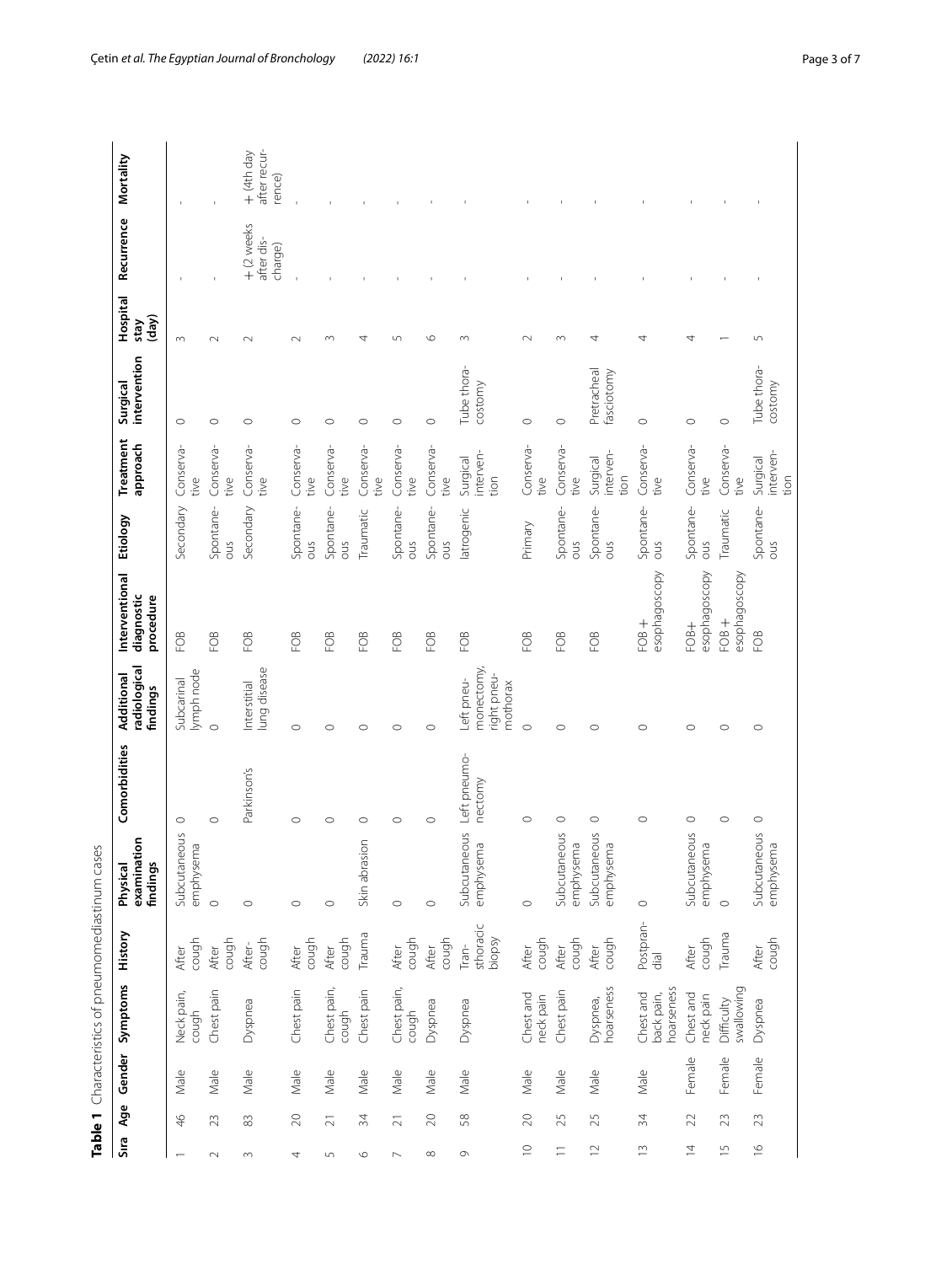| ۳ |
|---|
|   |
|   |
| ¢ |
|   |
|   |
|   |
|   |
|   |
|   |
|   |

|         |               | Table 1 (continued) |                                  |                |                                     |                                                                                         |                                 |                                                                                                                      |                                         |                           |              |                               |  |
|---------|---------------|---------------------|----------------------------------|----------------|-------------------------------------|-----------------------------------------------------------------------------------------|---------------------------------|----------------------------------------------------------------------------------------------------------------------|-----------------------------------------|---------------------------|--------------|-------------------------------|--|
|         |               |                     | Sıra Age Gender Symptoms History |                | Physical<br>examination<br>findings |                                                                                         |                                 | Comorbidities Additional Interventional Etiology Treatment Surgical<br>radiological diagnostic<br>findings procedure |                                         |                           | Kep)<br>Keps | Hospital Recurrence Mortality |  |
|         |               | Male                | Chest pain, After<br>fever cough |                |                                     | Cryptic tonsil- Retropharyn- R<br>litis, Scalene geal abscess g<br>lymphad-<br>enopathy | Retropharyn-FOB<br>geal abscess |                                                                                                                      | Secondary Conserva-0<br>tive            |                           |              |                               |  |
| ∞       | 24            | Male                | Chest pain                       | After<br>cough | Jubcutaneous<br>emphysema           |                                                                                         |                                 | FOB                                                                                                                  | Spontane- Conserva-<br>ous tive         |                           |              |                               |  |
| $\circ$ | $\frac{1}{2}$ | Male                | Dyspnea                          | Trauma         |                                     |                                                                                         |                                 | ĒΟB                                                                                                                  | Traumatic Surgical<br>interven-<br>tion | Pretracheal<br>fasciotomy |              |                               |  |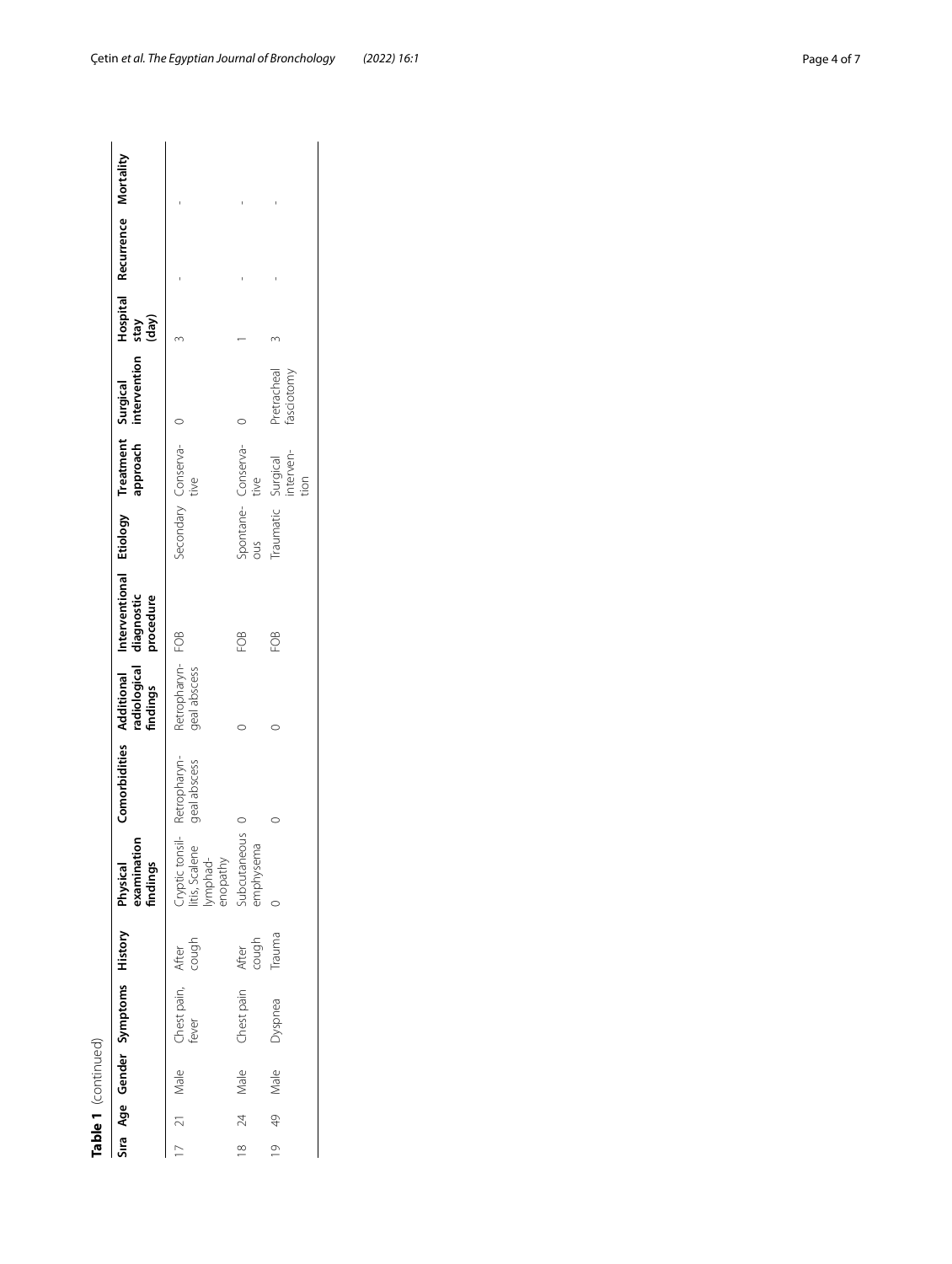|                 | <b>Surgical intervention</b> | Conservative approach |       |       |
|-----------------|------------------------------|-----------------------|-------|-------|
|                 | $\%$                         | $\%$                  | v     |       |
| Spontaneous     | 3.3                          | 86.7                  | 2.554 | 0.178 |
| Not spontaneous | 50                           | 50                    |       |       |

<span id="page-4-0"></span>**Table 2** Distribution of surgical intervention among groups in pneumomediastinum cases and chi-square analysis

pneumomediastinum. As in the classifcation of pneumothorax  $[9]$  $[9]$ , it may be viable to classify the cases, especially young adults ones, in which no underlying pathology is detected, as "primary spontaneous PM," and the cases that occur spontaneously but are later linked to a detected pathology such as malignancy or Boerhaave syndrome, as "secondary spontaneous PM." In addition, classifying other cases as acquired, traumatic, or iatrogenic would be further explanatory.

In our study, the most common complaints were chest pain  $(11/19)$  and dyspnea  $(6/19)$  after coughing  $(14/19)$ . In addition, subcutaneous emphysema was palpated in PM in 7/19 patients. While bronchoscopy was performed in all patients, including esophagoscopy in 3 patients, tube thoracostomy was required in 2 patients and pretracheal fasciotomy was required in 2 patients. In addition, mortality was observed in 1 patient.

The chief complaints in PM patients are acute dyspnea and chest pain, mainly extending from the retrosternal region to the neck, in addition to less frequent symptoms of hoarse voice, difficulty swallowing, sore throat, and cough [\[10](#page-6-9)]. Spontaneous PM is mostly observed in younger patients whose mediastinal tissues are loose and faccid, in contrast to elderly individuals with age-related pulmonary fbrosis, preventing air movement into the mediastinum. Therefore, PM should be considered in young patients presenting with acute dyspnea, chest pain, or both [[11\]](#page-6-10). Besides, in malignant PM, which can cause compression of organs, patients may present with shock, accompanied by loss of consciousness.

On physical examination, subcutaneous emphysema can be palpated, especially in cases with progressed air leak [[11\]](#page-6-10). In addition, Hamman's sign, a crunching or clicking noise, can be heard during systole on cardiac auscultation [\[1](#page-6-0)]. Since higher noise intensity is typical in malignant PM, cervical venous engorgement due to anomalous return, hypotension, tachycardia, tachypnea, or pulsus paradoxus may manifest.

Although chest X-ray is usually the frst examination, thoracic CT is the gold standard in diagnosing PM since it shows the air density and reveals the underlying organ pathology (Fig. [2\)](#page-5-1) [[4](#page-6-3)]. In our clinic, we prefer thoracic CT at initial hospital admission in all patients. We detected severe ILD in an 83-year-old patient on thoracic CT. PM, which is generally benign in young individuals, should be assessed carefully in elderly patients since it may be due to secondary causes.

In addition to routine bronchoscopy, esophagoscopy is not performed in all patients in our clinic in case of fndings not involving the gastrointestinal tract. In one of our cases, we diagnosed a 46-year-old male patient with small cell lung cancer as a result of a biopsy taken from the carinal area with bronchoscopy, together with the suspicion in the CT fndings. In the presence of symptoms such as vomiting and hemoptysis or clinical suspicion that may radiologically explain PM etiology, advanced tests such as bronchoscopy and esophagoscopy can be performed. Oesophagography with opaque material may also be used if perforation is suspected [[12\]](#page-6-11).

While most of the patients followed up in our clinic were followed with a conservative approach including antibiotic therapy, interventional procedure was performed in only 4 patients. In addition, we did not have any patient who needed exploration with video-assisted thoracoscopic surgery (VATS) or thoracotomy. A conservative approach is generally preferred in cases without underlying disease (primary/spontaneous PM). Patients should be monitored for at least 24 h, and infection and vital sign parameters should be assessed under analgesic treatment and oxygen support [\[8](#page-6-7)]. Although prophylactic antibiotic therapy is not typically recommended  $[13]$  $[13]$ , there are also publications recommending routine antibiotic therapy despite the risk of developing mediastinitis [[10\]](#page-6-9). In patients presenting with respiratory noise (i.e., a clinical picture with progressive dyspnea, pain, hoarseness, tamponade) and a large, progressing air density, the physician can perform decompression using skin incision, pretracheal fasciotomy, tube thoracostomy, and, in emergency cases, VATS/ thoracotomy [\[8](#page-6-7)]. Tube thoracostomy is generally adequate, especially during follow-up when the mediastinal air with increased pressure dissects through the mediastinal pleura, causing pneumothorax. Unfortunately, there is no standard guideline for the interventional approach, and the decision depends on the patient's clinical picture [[14](#page-6-13)]. Despite our small population size, this suggests that traumatic PM is likely to have a more aggressive clinical course.

The patients can be discharged if no additional pathology is present and no increase in the volume of pneumomediastinum is observed on chest X-rays.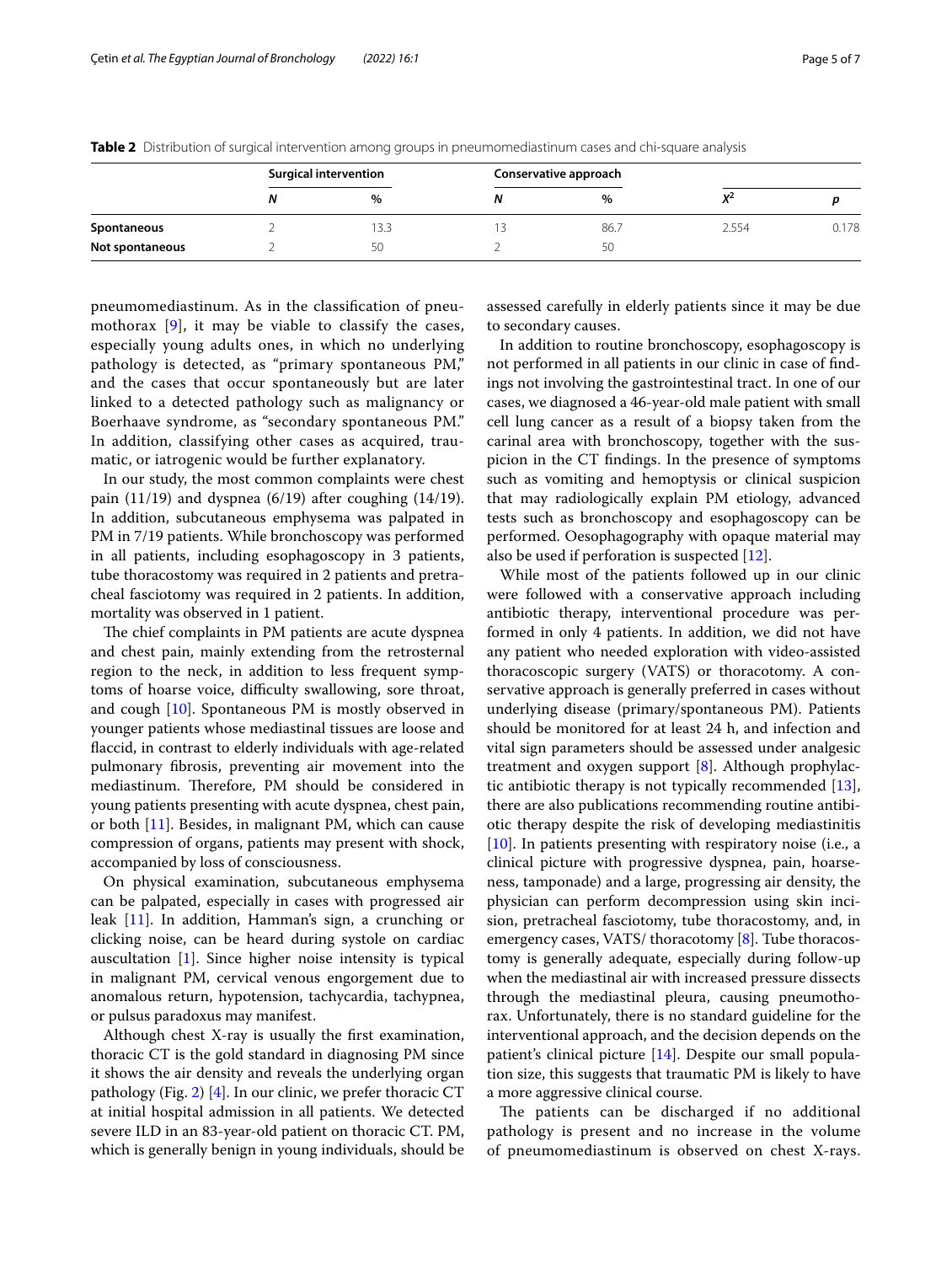

<span id="page-5-0"></span>

<span id="page-5-1"></span>Although recurrence is not common, patients should be followed up carefully, and the underlying pathology should be thoroughly investigated in case of frequent recurrences [\[13](#page-6-12)].

The valuable aspect of our study is that despite the small number of patients, it includes all subclasses in the etiology of PM, supporting the place of age in the etiology. In addition, when evaluated together with the study [[8\]](#page-6-7) examining 339 case reports published in the literature until 2018, the curiosity about the age of secondary spontaneous pneumomediastinum patients emphasized in the

same study constitutes the value of this study. In addition, the most important limitation is the small number of patients.

To conclude, PM generally occurs secondary to underlying conditions such as malignancy and ILD in advanced ages and spontaneously in younger adults. Therefore, a "secondary spontaneous PM" defnition is necessary along with a standard guideline for accuracy in diagnosis and management, preventing defensive medicine leading to overdiagnosis and overtreatment for primary spontaneous PM.